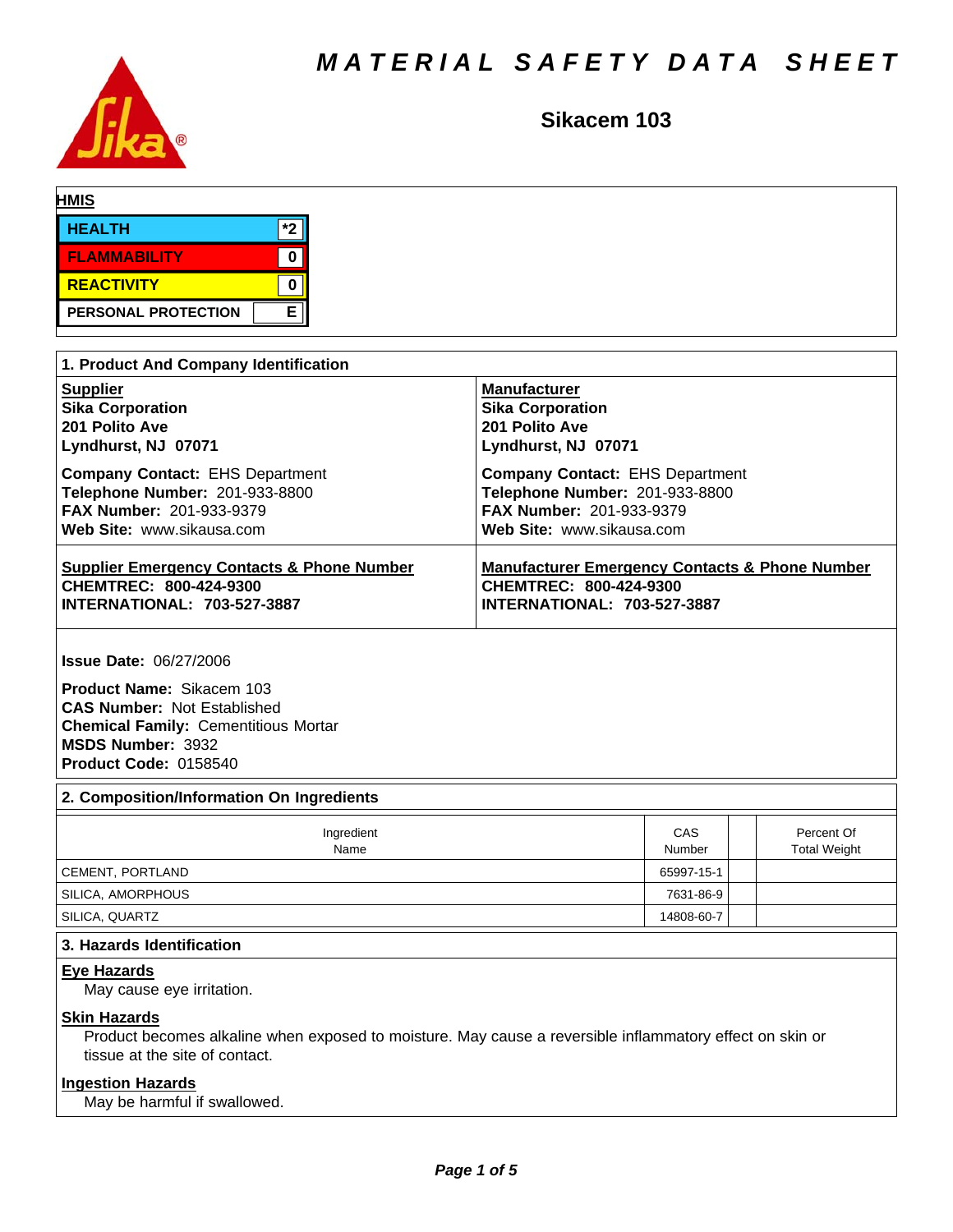# **Sikacem 103**

## **3. Hazards Identification - Continued**

### **Inhalation Hazards**

Breathing dust may cause nose, throat or lung irritation. Respirable crystalline silica can cause silicosis, a fibrosis (scarring) of the lungs. Silicosis may be progressive.

## **4.First AidMeasures**

#### **Eye**

In case of contact, hold eyelids apart and immediately flush eyes with plenty of tepid water for at least 15 minutes. Get medical attention immediately if irritation develops and persists.

### **Skin**

In case of contact, immediately flush skin with soap and plenty of tepid water for at least 15 minutes. Get medical attention immediately if irritation (redness, rash, blistering) develops and persists.

## **Ingestion**

If swallowed, do not induce vomiting unless directed to do so by medical personnel.

### **Inhalation**

Remove to fresh air. If not breathing, give artificial respiration, seek medical attention.

### **5. Fire Fighting Measures**

**Flash Point:** >200 °F

## **Fire And Explosion Hazards**

None known

## **Extinguishing Media**

In case of fire, use water spray (fog) foam, dry chemical, or CO2.

#### **Fire Fighting Instructions**

In the event of a fire, firefighters should wear full protective clothing and NIOSH-approved self-contained breathing apparatus with a full facepiece operated in the pressure demand or other positive pressure mode.

## **6. Accidental Release Measures**

Avoid release to the environment. Using appropriate personal protective equipment (PPE), shovel material into waste containers taking care to minimize dust. Dampen if necessary to control dust. Vacuum clean dust with equipment fitted with High Efficiency Particulate Air (HEPA) filters.

## **7. Handling And Storage**

## **Handling And Storage Precautions**

Keep out of reach of children. Store in a cool, dry, well ventilated area. Keep containers tightly closed.

#### **Work/Hygienic Practices**

Wash thoroughly with soap and water after handling.

## **8. Exposure Controls/Personal Protection**

#### **Engineering Controls**

Use of a system of local and/or general exhaust is recommended to keep employee below applicable exposure limits. Refer to the current edition of "Industrial Ventilation: A Manual of Recommended Practice" published by the American Conference of Governmental Industrial Hygienists for information on the design, installation, use, and maintenance of exhaust systems.

## **Eye/Face Protection**

Safety glasses with side shields or goggles.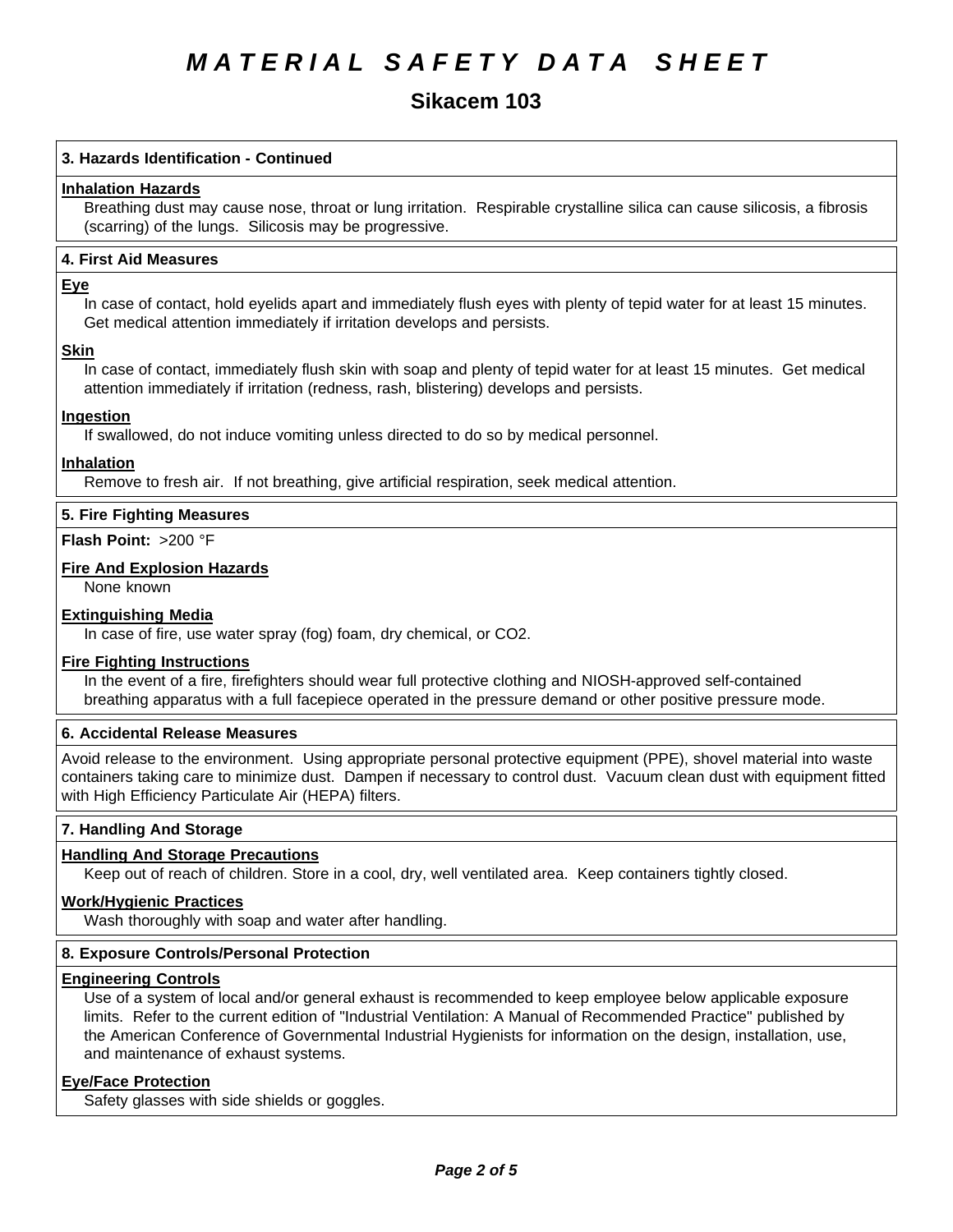# **Sikacem 103**

# **8. Exposure Controls/Personal Protection - Continued Skin Protection** Chemical-resistant gloves. Lab coat or other work clothing to prevent skin exposure (Long sleeve shirt and long pants). Launder before reuse. **Respiratory Protection** A respirator protection program that meets 29 CFR 1910.134 requirement must be followed whenever workplace conditions warrant a respirator's use. In areas where the Permissible Exposure Limits are exceeded, use a properly fitted NIOSH-approved respirator. **Ingredient(s) - Exposure Limits** CEMENT, PORTLAND ACGIHTLV-TWA-10 mg/m3 OSHA PEL-TWA - 15 mg/m3 (total dust) OSHA PEL - TWA - 5 mg/m3 (respirable dust) SILICA, AMORPHOUS ACGIH TLV-TWA10 mg/m3 OSHA PEL-TWA 20 mppcf OSHA PEL-TWA 80 / %SiO2 mg/m3 SILICA, QUARTZ ACGIH TLV-TWA 0.05 mg/m3(Notice of Intended Change) ACGIH TLV-TWA 0.025 mg/m3 (Proposed) OSHA PEL-TWA 30/%SiO2+2 mg/m3 OSHA PEL-TWA 10/%SiO2+2 mg/m3 OSHA PEL-TWA 250/%SiO+5 mppcf

# **9. Physical And Chemical Properties**

# **Appearance**

Gray mortar

**Odor**

No odor

**Chemical Type:** Mixture **Physical State:** Solid

# **10. Stability And Reactivity**

# **Stability: STABLE**

**Hazardous Polymerization:** WILL NOT OCCUR

# **Conditions To Avoid (Stability)**

Contact of silica with powerful oxidizing agents such as fluorine, chlorine, trifluoride, manganese trioxide, oxygen difluoride, may cause fires. Upon direct contact with water, material will harden.

# **Incompatible Materials**

None Known

# **Hazardous Decomposition Products**

Silica will dissolve in hydrofluoric acid and produce a corrosive gas - silicon tetrafluoride.

# **Conditions To Avoid (Polymerization)**

None known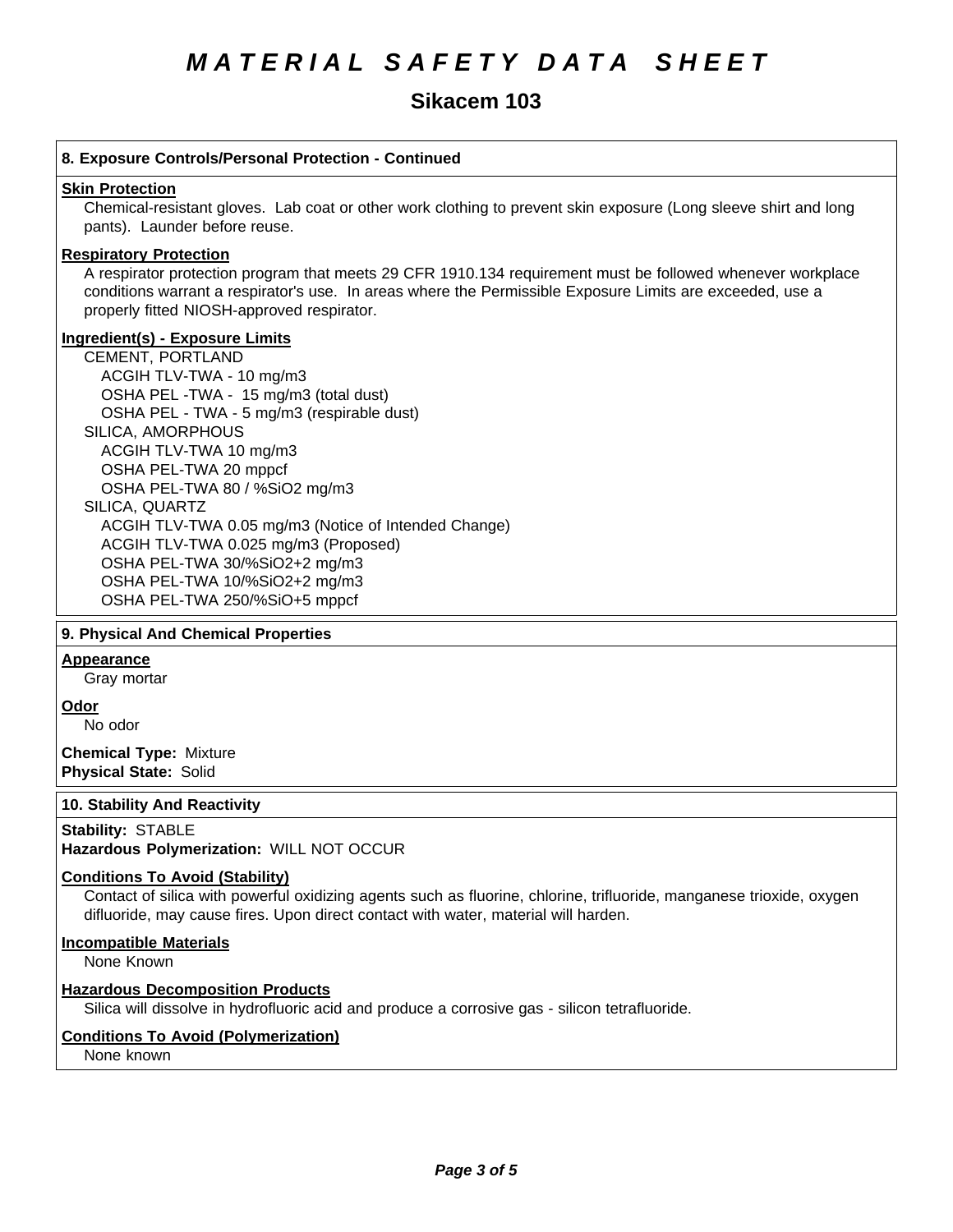# **Sikacem 103**

## **11. Toxicological Information**

# **Ingredient(s) - Carginogenicity**

SILICA, AMORPHOUS Listed In The IARC Monographs SILICA, QUARTZ NTP - Listed On The National Toxicology Program Listed In The IARC Monographs

## **12. Ecological Information**

No Data Available...

### **13. Disposal Considerations**

Dispose in accordance with applicable federal, state and local government regulations. Waste generators must determine whether a discarded material is classified as a hazardous waste. USEPA guidelines for the classification determination are listed in 40 CFR Parts 261.3. Additionally, waste generators must consult state and local hazardous waste regulations to ensure complete and accurate classification.

## **14. Transport Information**

### **Proper Shipping Name**

Not Regulated by the US DOT

### **15. Regulatory Information**

## **U.S. Regulatory Information**

All ingredients of this product are listed or are excluded from listing under the U.S. Toxic Substances Control Act (TSCA) Chemical Substance Inventory.

## **SARA Hazard Classes**

Acute Health Hazard Chronic Health Hazard

## **SARA Section 313 Notification**

This product does not contain any ingredients regulated under Section 313 of the Emergency Planning and Community Right-To-Know Act of 1986 or 40 CFR 372.

## **State Regulations**

WARNING: This product contains a chemical known to the State of California to cause cancer, birth defects, or other reproductive harm.

## **Ingredient(s) - State Regulations**

SILICA, AMORPHOUS New Jersey - Workplace Hazard Pennsylvania - Workplace Hazard Massachusetts - Hazardous Substance SILICA, QUARTZ New Jersey - Workplace Hazard Pennsylvania - Workplace Hazard California - Proposition 65 Massachusetts - Hazardous Substance

#### **16. Other Information**

No Data Available...